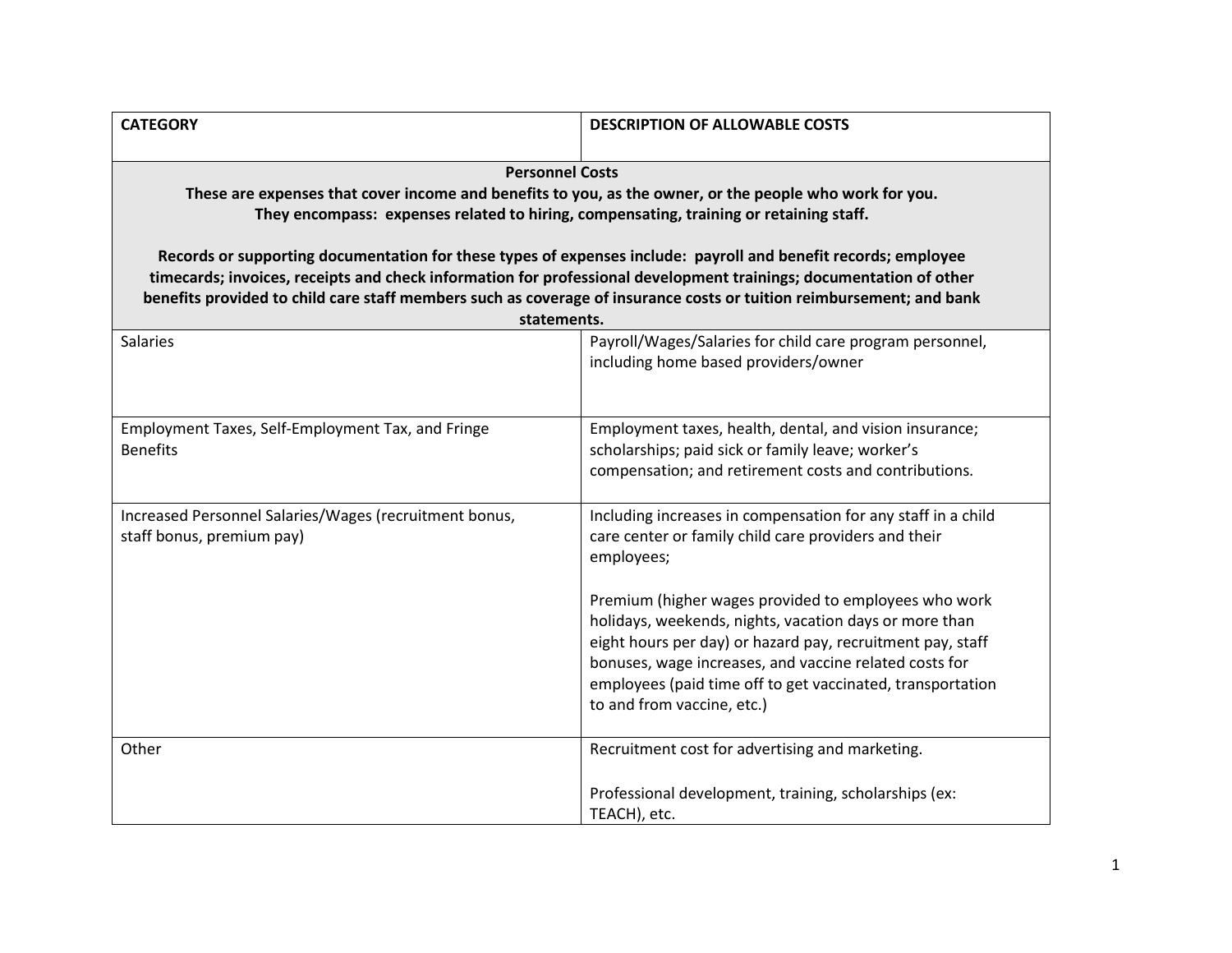|                                                                                                                                                                                                                                      | Child care costs for staff                                                                                                 |
|--------------------------------------------------------------------------------------------------------------------------------------------------------------------------------------------------------------------------------------|----------------------------------------------------------------------------------------------------------------------------|
|                                                                                                                                                                                                                                      | Paid sick leave or family leave                                                                                            |
|                                                                                                                                                                                                                                      | Work related transportation costs for employees (e.g.,                                                                     |
|                                                                                                                                                                                                                                      | transportation and mileage reimbursement for educational                                                                   |
|                                                                                                                                                                                                                                      | training)                                                                                                                  |
|                                                                                                                                                                                                                                      | Support for getting the COVID-19 vaccine (appointments,                                                                    |
|                                                                                                                                                                                                                                      | paid sick leave, transportation, etc.)                                                                                     |
| Rent, Mortgage, Utilities, Facilities Maintenance, and Insurance                                                                                                                                                                     |                                                                                                                            |
| Payments you made for your home or the location or facility where you provide care. These are expenses required to pay                                                                                                               |                                                                                                                            |
| for, maintain or improve your home/facility.                                                                                                                                                                                         |                                                                                                                            |
|                                                                                                                                                                                                                                      |                                                                                                                            |
| Records or supporting documentation for these types of expenses may include: mortgage/rent/space cost statements;<br>utility statements; original invoices and/or receipts for purchases of materials/supplies; and bank statements. |                                                                                                                            |
|                                                                                                                                                                                                                                      |                                                                                                                            |
| Rent/Mortgage, Utilities, Insurance, Telephone/Internet                                                                                                                                                                              | Rent (including rent under a lease agreement), payment on                                                                  |
|                                                                                                                                                                                                                                      | a mortgage obligation, insurance, utilities (heat, gas, water,<br>electric, sewer, etc.), insurance (homeowners, accident, |
|                                                                                                                                                                                                                                      | general business liability, transportation, business), also                                                                |
|                                                                                                                                                                                                                                      | includes late fees or charges related to a late payments.                                                                  |
|                                                                                                                                                                                                                                      |                                                                                                                            |
|                                                                                                                                                                                                                                      | Telephone/internet/wi-fi.                                                                                                  |
| Maintenance                                                                                                                                                                                                                          | This category includes purchases of or updates to                                                                          |
|                                                                                                                                                                                                                                      | equipment and supplies to respond to the COVID-19 public                                                                   |
|                                                                                                                                                                                                                                      | health emergency. So long as the equipment and supplies                                                                    |
|                                                                                                                                                                                                                                      | are in response to the COVID-19 public health emergency,                                                                   |
|                                                                                                                                                                                                                                      | they may include indoor and outdoor equipment and                                                                          |
|                                                                                                                                                                                                                                      | supplies that facilitate business practices consistent with<br>safety protocols and developmentally appropriate.           |
|                                                                                                                                                                                                                                      |                                                                                                                            |
|                                                                                                                                                                                                                                      | Maintenance and minor renovations to address COVID-19                                                                      |
|                                                                                                                                                                                                                                      | concerns in making any facilities improvements that make                                                                   |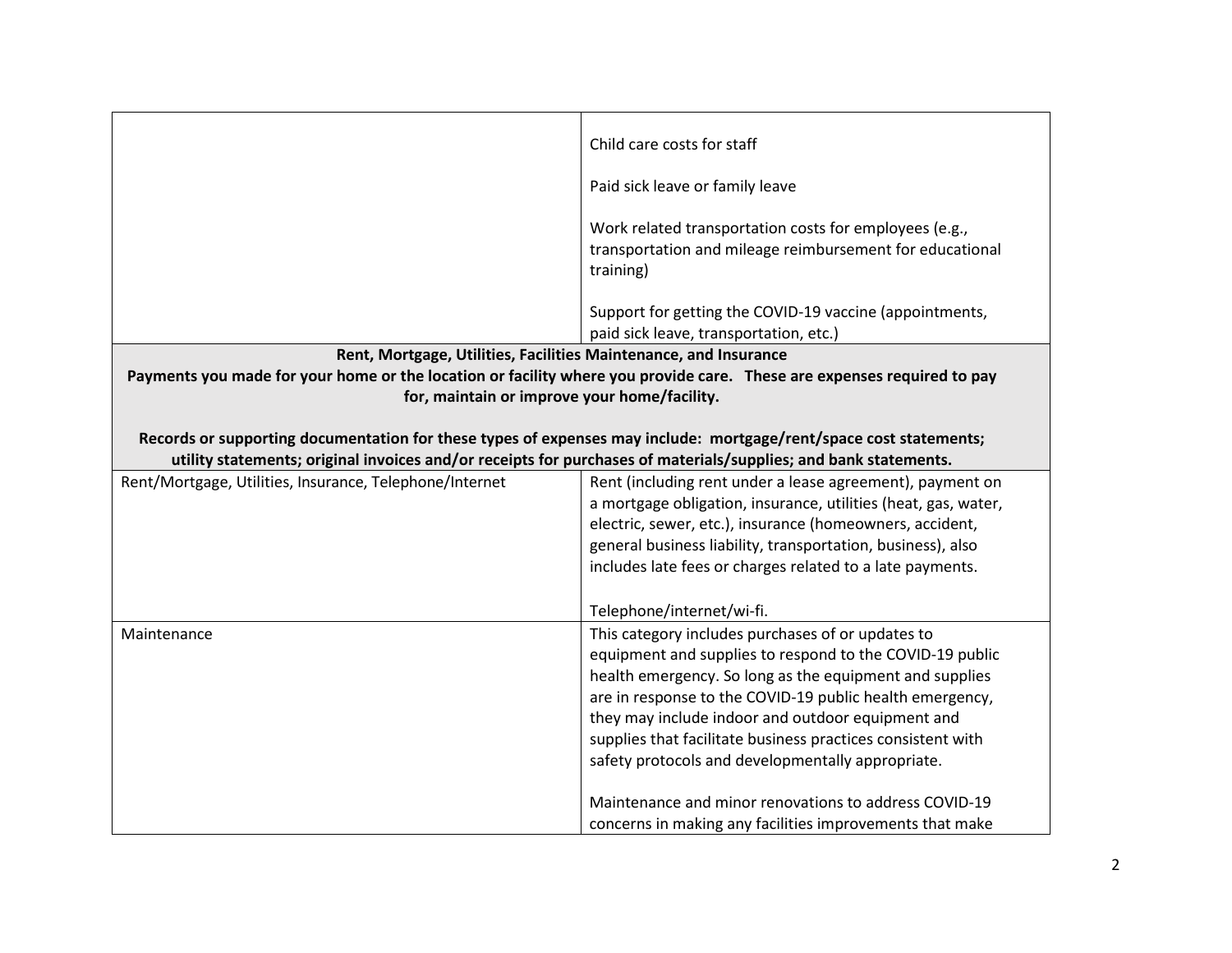|                   | child care programs inclusive and accessible to children with<br>disabilities and family members with disabilities.<br>Exs: cots; chairs; toys; portable partitions to enforce social<br>distancing; hand washing stations; air filtration systems;<br>plexiglass dividers; replacing carpet with linoleum or<br>another easily cleaned surface; or installing touch free<br>faucets or light switches.                                                                                                          |
|-------------------|------------------------------------------------------------------------------------------------------------------------------------------------------------------------------------------------------------------------------------------------------------------------------------------------------------------------------------------------------------------------------------------------------------------------------------------------------------------------------------------------------------------|
| Minor renovations | Minor renovations that do not meet the definition of major<br>renovation at 45 CFR 98.2. Subgrant funds may not be used<br>for construction or major renovations.                                                                                                                                                                                                                                                                                                                                                |
|                   | Allowable facility maintenance and improvements may<br>include, but are not limited to, building, or upgrading<br>playgrounds, renovating bathrooms, installing railing,<br>ramps, or automatic doors to make the facility more<br>accessible, and removing non-load bearing walls to create<br>additional space for social distancing. Renovations needed<br>to comply with safety guidance in the context of<br>developmentally appropriate practice and a welcoming<br>environment for children and families. |
|                   | Fencing or cement to meet zoning requirements.<br>Fire doors<br>Lead risk assessment, painting of walls<br>Flooring                                                                                                                                                                                                                                                                                                                                                                                              |
|                   | Playground equipment<br>Ground cover for playgrounds<br>Renovating bathrooms, additional handwashing sinks,<br>addition of toilets/sinks<br>stairway enclosures or railings to increase safety/prevent<br>falls<br>egress windows<br>repair to driveway to ensure outdoor place space/meeting                                                                                                                                                                                                                    |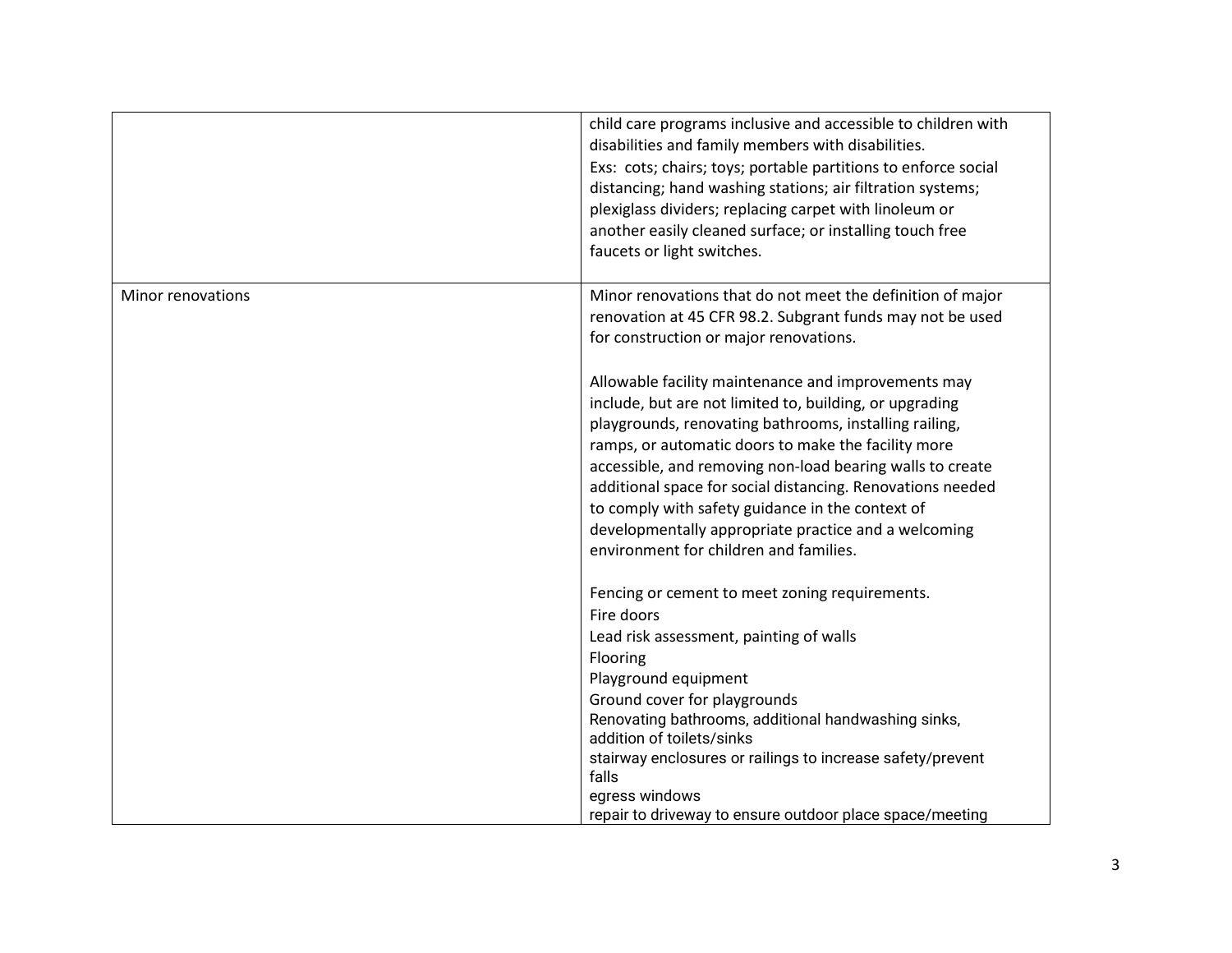|                                                                                                                                 | licensing or zoning requirements                                                                                                                                                |
|---------------------------------------------------------------------------------------------------------------------------------|---------------------------------------------------------------------------------------------------------------------------------------------------------------------------------|
|                                                                                                                                 |                                                                                                                                                                                 |
|                                                                                                                                 |                                                                                                                                                                                 |
|                                                                                                                                 | NOTE: funds CANNOT be used for construction or major<br>renovation/remodeling (structural changes to foundations<br>and loadbearing walls, extensive alterations of a facility, |
|                                                                                                                                 | etc.)                                                                                                                                                                           |
| Personal Protective Equipment (PPE), Cleaning and Other Health and Safety Practices:                                            |                                                                                                                                                                                 |
| Any payments you made for supplies and materials to keep yourself, employees and children safe and healthy during COVID-<br>19. |                                                                                                                                                                                 |
|                                                                                                                                 |                                                                                                                                                                                 |
| Records or supporting documentation for these types of expenses may include: original invoices and/or receipts for              |                                                                                                                                                                                 |
| purchases of materials/supplies; employee timecards; invoices, receipts and check information for professional development      |                                                                                                                                                                                 |
| trainings; and bank statements.                                                                                                 |                                                                                                                                                                                 |
|                                                                                                                                 |                                                                                                                                                                                 |
| Cleaning and Sanitation Supplies, PPE and COVID testing                                                                         | Personal protective equipment (gloves, masks, digital                                                                                                                           |
|                                                                                                                                 | thermometers, face shields, changing table paper, etc.),                                                                                                                        |
|                                                                                                                                 | cleaning and sanitization supplies and services                                                                                                                                 |
|                                                                                                                                 | (cleaning/disinfecting wipes, ventilation systems, air                                                                                                                          |
|                                                                                                                                 | purifiers, shampooers, vacuums, steam mops,                                                                                                                                     |
|                                                                                                                                 | washer/dryer, mops, dishwasher, bleach, hand sanitizer,                                                                                                                         |
|                                                                                                                                 | spray bottles, soaps (laundry, hand, dish), garbage bags,                                                                                                                       |
|                                                                                                                                 | etc.                                                                                                                                                                            |
|                                                                                                                                 |                                                                                                                                                                                 |
|                                                                                                                                 |                                                                                                                                                                                 |
|                                                                                                                                 | Hiring cleaning companies, janitors, or any other cleaning                                                                                                                      |
|                                                                                                                                 | services.                                                                                                                                                                       |
|                                                                                                                                 |                                                                                                                                                                                 |
|                                                                                                                                 | Training and professional development on health and                                                                                                                             |
|                                                                                                                                 | safety practices for staff related to COVID-19 protocols.                                                                                                                       |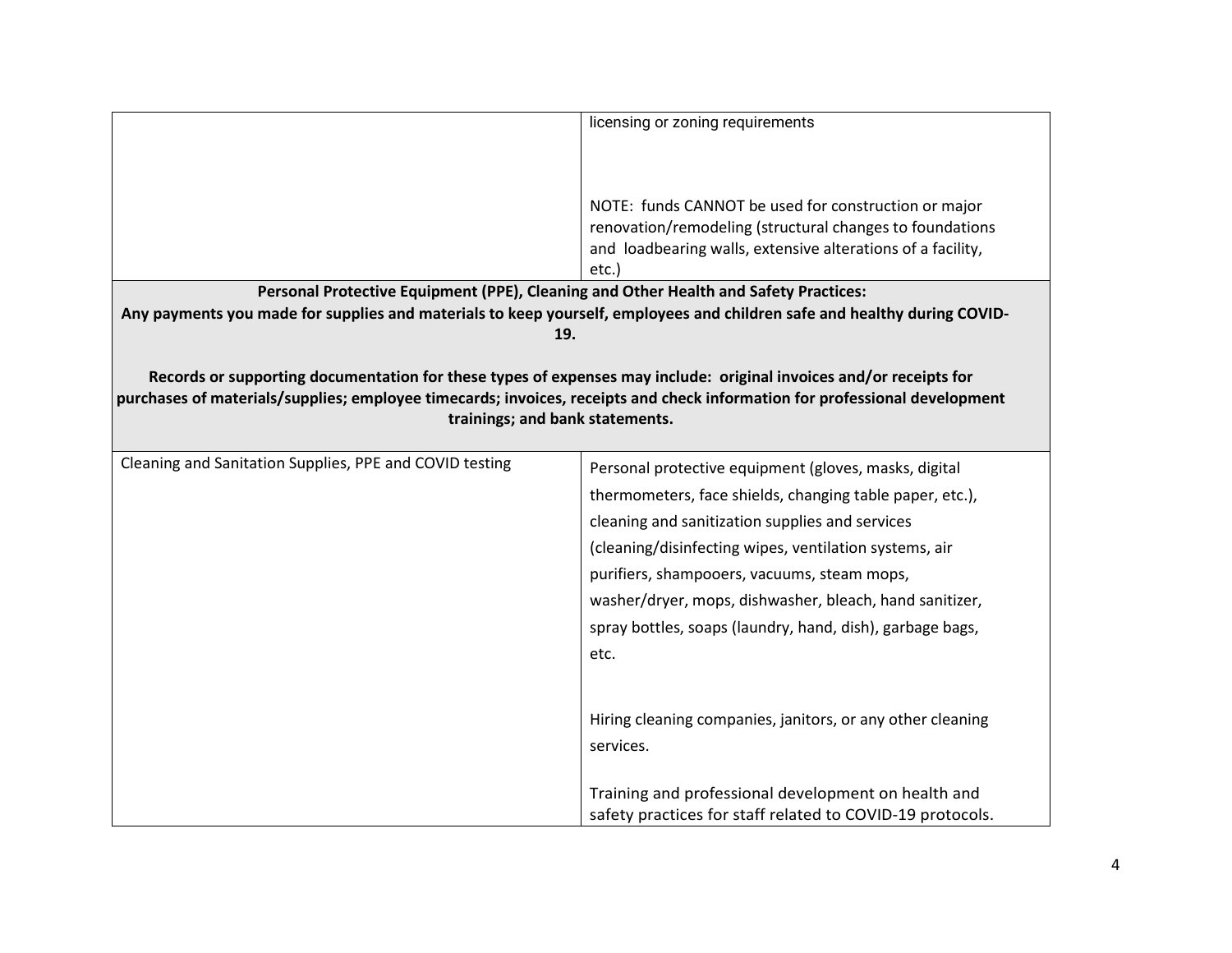| <b>Health and Safety Training</b>                   |                                                                                                                           |  |
|-----------------------------------------------------|---------------------------------------------------------------------------------------------------------------------------|--|
|                                                     | Costs associated with training staff in health and safety measures.                                                       |  |
|                                                     |                                                                                                                           |  |
|                                                     | Records or supporting documentation for these types of expenses may include: original invoices or receipts; payroll       |  |
|                                                     | records; employee timecards; invoices, receipts and check information from professional development training; and bank    |  |
|                                                     | statements.                                                                                                               |  |
| Professional Development training to meet state and | Health and safety training; medication administration                                                                     |  |
| local health and safety guidelines                  | training; prevention of and response to food and allergic                                                                 |  |
|                                                     | reactions; CPR and First Aid; health care consultants;                                                                    |  |
|                                                     | behavioral specialists; infant toddler specialists; additional                                                            |  |
|                                                     | staff to provide support for children in classrooms based                                                                 |  |
|                                                     | on children's needs.                                                                                                      |  |
|                                                     | Goods and Services Necessary to Resume and Strengthen Operations                                                          |  |
|                                                     | Expenses that support them in maintaining or resuming full operations, as well as making investments in good and services |  |
|                                                     | that strengthen the program for the long term.                                                                            |  |
|                                                     |                                                                                                                           |  |
|                                                     | Records or supporting documentation for these types of expenses may include: original invoices and/or receipts for        |  |
|                                                     | purchases of materials/supplies; bank statements; invoices, receipts and check information for professional development   |  |
|                                                     | trainings.                                                                                                                |  |
| Food                                                | Food, snacks, beverages for program provided meals, and                                                                   |  |
|                                                     | materials for eating (dishes, bottles, bibs, cups, silverware,                                                            |  |
|                                                     | and other supplies related to meal times and drinks, etc.).                                                               |  |
| Consumable Supplies                                 | Materials for diapering and toileting (diapers, wipes, toilet                                                             |  |
|                                                     | paper, toilet training diapers, etc.).                                                                                    |  |
| <b>Classroom Materials</b>                          | Equipment and materials necessary to run a child care                                                                     |  |
|                                                     | business.                                                                                                                 |  |
|                                                     |                                                                                                                           |  |
|                                                     | Materials needed for play and learning (toys and games for                                                                |  |
|                                                     | children to play with both inside and outside, books, craft                                                               |  |
|                                                     | materials, etc.).                                                                                                         |  |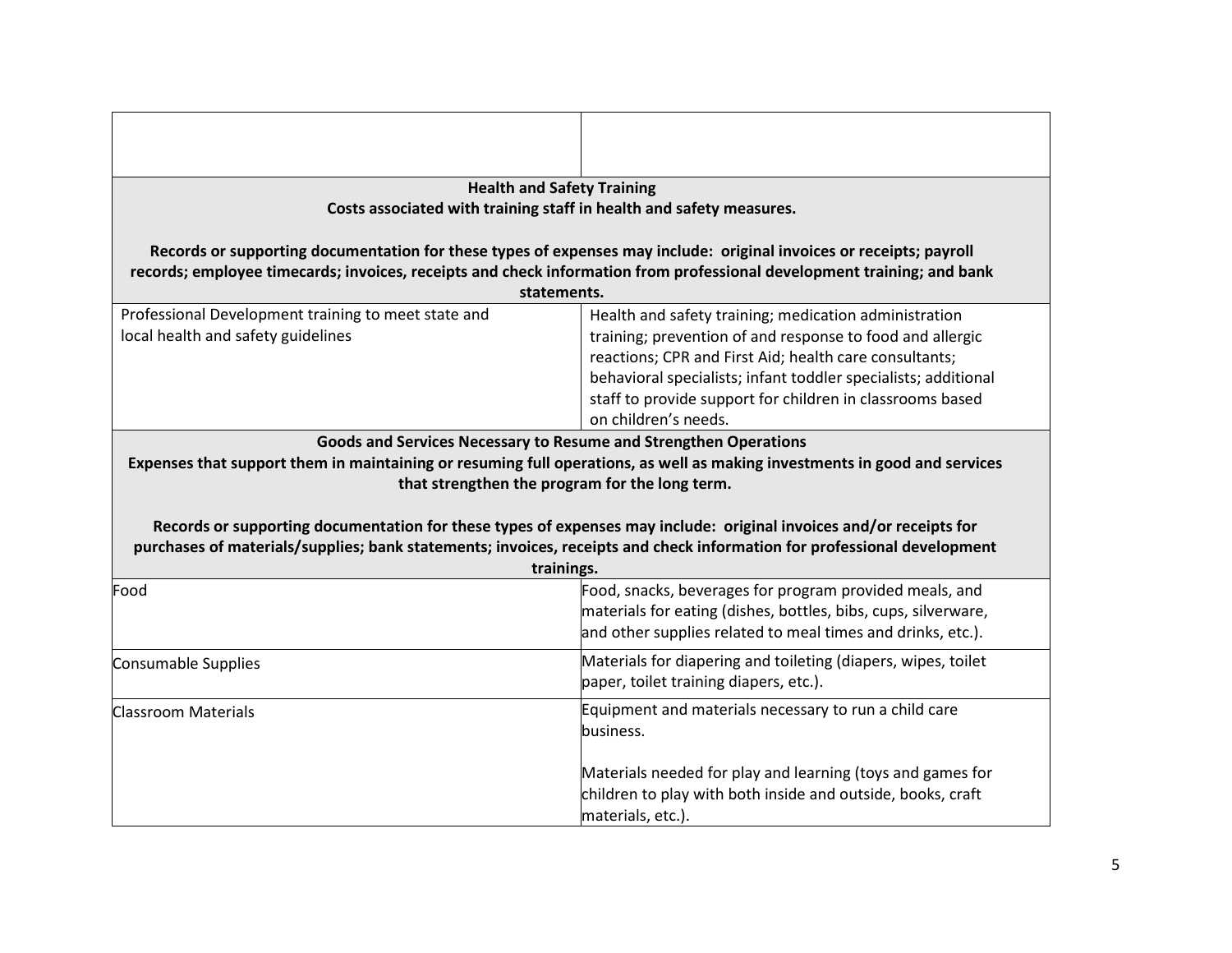| Sleeping Equipment                                                                                                                                                                                                                                                                                                                                                                                                                        | Materials to ensure safe sleep (cribs, crib mattresses, sheets, |  |
|-------------------------------------------------------------------------------------------------------------------------------------------------------------------------------------------------------------------------------------------------------------------------------------------------------------------------------------------------------------------------------------------------------------------------------------------|-----------------------------------------------------------------|--|
|                                                                                                                                                                                                                                                                                                                                                                                                                                           | cots, pillows, blankets, and other materials for sleeping and   |  |
|                                                                                                                                                                                                                                                                                                                                                                                                                                           | napping, etc.)                                                  |  |
| <b>Licensing Fees</b>                                                                                                                                                                                                                                                                                                                                                                                                                     | Child care licensing costs/fees and other expenses related to   |  |
|                                                                                                                                                                                                                                                                                                                                                                                                                                           | maintaining a license such as fire extinguishers, smoke         |  |
|                                                                                                                                                                                                                                                                                                                                                                                                                                           | detectors, CO2 alarms, etc.                                     |  |
|                                                                                                                                                                                                                                                                                                                                                                                                                                           |                                                                 |  |
|                                                                                                                                                                                                                                                                                                                                                                                                                                           | Costs of required licensing inspections (health department,     |  |
|                                                                                                                                                                                                                                                                                                                                                                                                                                           | fire, environmental, playground, furnace, water heater, etc.)   |  |
| Software/Business Automation                                                                                                                                                                                                                                                                                                                                                                                                              | Accounting software, payroll software, child care               |  |
|                                                                                                                                                                                                                                                                                                                                                                                                                                           | management systems, software or materials to track and          |  |
|                                                                                                                                                                                                                                                                                                                                                                                                                                           | report public health data.                                      |  |
|                                                                                                                                                                                                                                                                                                                                                                                                                                           | Costs for shared services (MELBA, etc.).                        |  |
| Computers and IT                                                                                                                                                                                                                                                                                                                                                                                                                          | Updates to computers, smart phones, and/or tablets to be        |  |
|                                                                                                                                                                                                                                                                                                                                                                                                                                           | able to communicate with staff and families remotely.           |  |
| Other                                                                                                                                                                                                                                                                                                                                                                                                                                     | Transportation services, janitorial or cleaning services.       |  |
| Mental Health Services and Supports for Children and Employees<br>Payments you made to support your mental health and the mental health of employees and children in your care.<br>Records or supporting documentation for these types of expenses include: original invoices and/or receipts for purchases;<br>employee timecards; invoices, receipts and check information for professional development trainings; and bank statements. |                                                                 |  |
| <b>Childhood Mental Health Supports</b>                                                                                                                                                                                                                                                                                                                                                                                                   | Infant/toddler and early childhood mental health                |  |
|                                                                                                                                                                                                                                                                                                                                                                                                                                           | consultation services you've contracted for, targeted           |  |
|                                                                                                                                                                                                                                                                                                                                                                                                                                           | programming, etc.                                               |  |
| <b>Mental Health Consultation for Staff</b>                                                                                                                                                                                                                                                                                                                                                                                               | Staff training and development; coaching; team building;        |  |
|                                                                                                                                                                                                                                                                                                                                                                                                                                           | resiliency and stress management; staffing patterns and         |  |
|                                                                                                                                                                                                                                                                                                                                                                                                                                           | schedules; and program materials and supplies.                  |  |
| <b>Family Engagement</b>                                                                                                                                                                                                                                                                                                                                                                                                                  | Parent/teacher conferences; books and other materials           |  |
|                                                                                                                                                                                                                                                                                                                                                                                                                                           | children can take home; activities like family game nights.     |  |